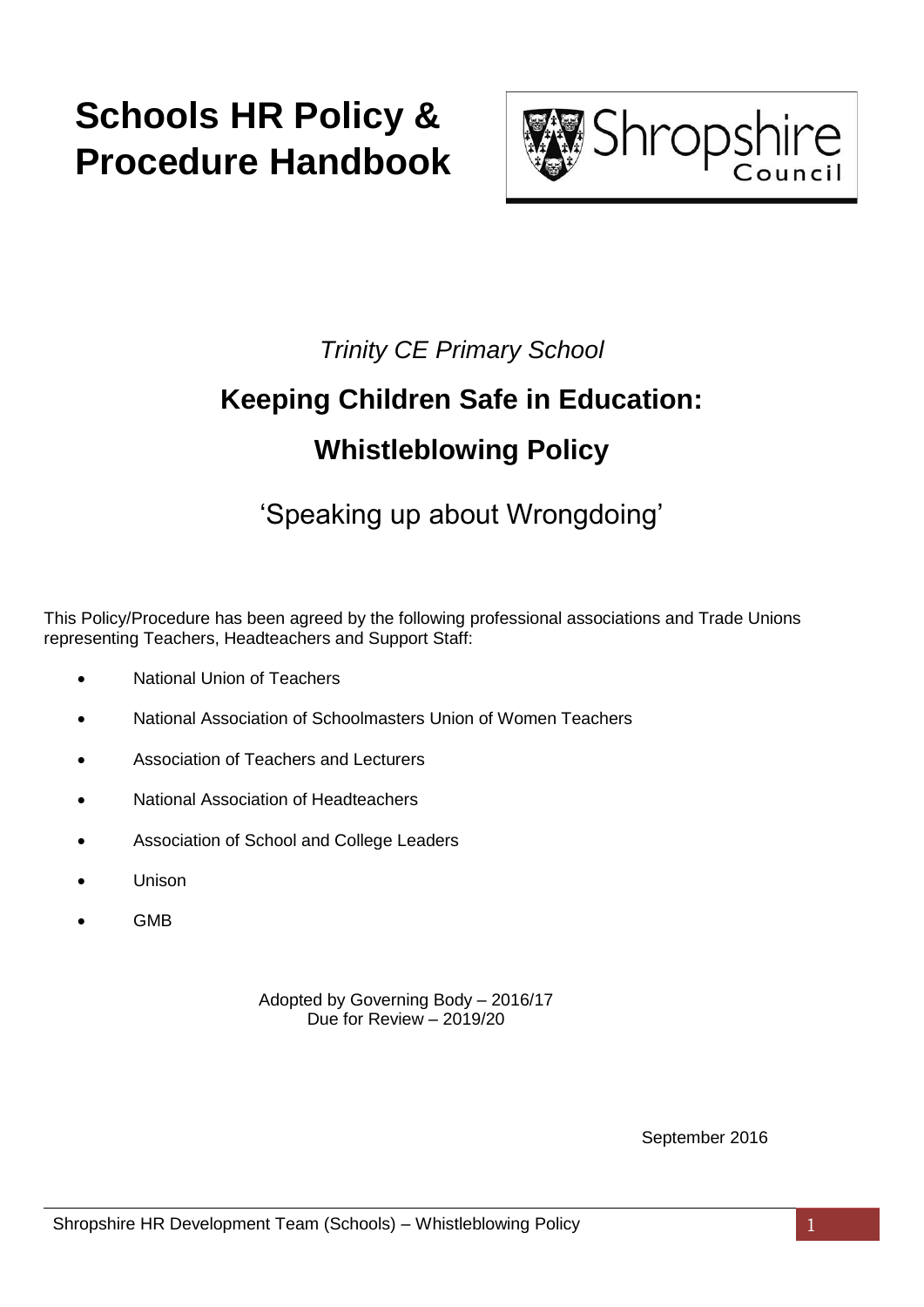#### **IF YOU HAVE SERIOUS CONCERNS IT IS YOUR DUTY TO TELL US AND OUR DUTY TO PROTECT AND SUPPORT YOU**

### **CONTENTS**

| $\mathbf 1$ . | <b>Introduction</b>                              | Page 3  |
|---------------|--------------------------------------------------|---------|
| 2.            | <b>Aims and Scope</b>                            | Page 4  |
| 3.            | <b>Serious Concerns</b>                          | Page 5  |
| 4.            | <b>Safeguards</b>                                | Page 5  |
|               | <b>Harassment or Victimisation</b><br>4.1        | Page 5  |
|               | 4.2 <sub>1</sub><br><b>Confidentiality</b>       | Page 6  |
|               | <b>Anonymous Allegations</b><br>4.3 <sub>1</sub> | Page 6  |
|               | <b>Untrue Allegations</b><br>4.4                 | Page 6  |
|               | <b>Support To You</b><br>4.6                     | Page 6  |
| 5.            | How to raise a concern                           | Page 6  |
| 6.            | How the School will respond                      | Page 7  |
| 7.            | How the matter can be taken further              | Page 8  |
| 8.            | <b>Standards of Conduct</b>                      | Page 9  |
| 9.            | <b>Follow proper procedures</b>                  | Page 9  |
| 10            | <b>Monitor &amp; Review</b>                      | Page 10 |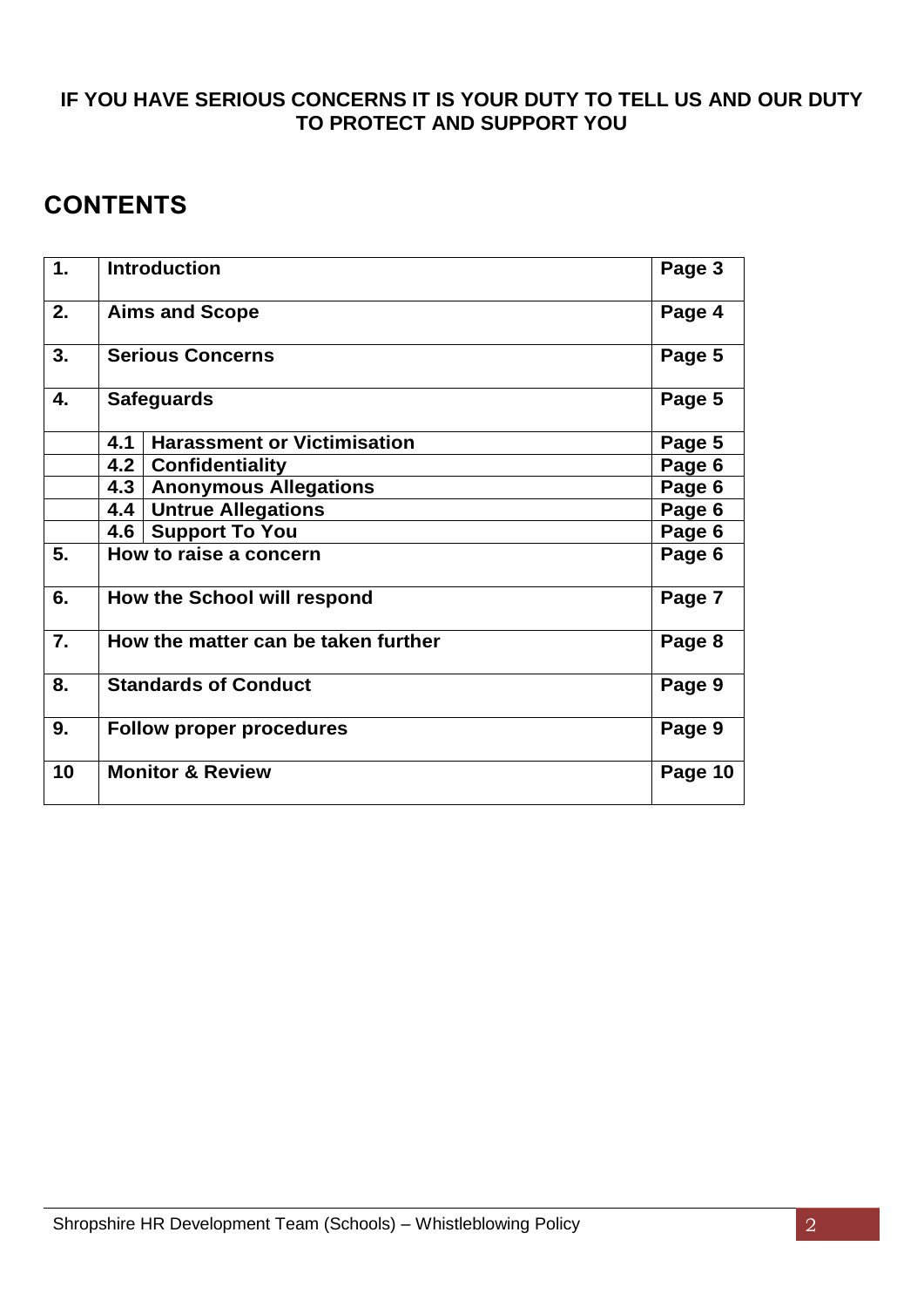#### **1. Introduction**

Ensuring that robust polices are in place to provide protection to staff in schools raising genuine concerns in the work place is an important part of safeguarding children in education.

Governing bodies and proprietors must ensure they adopt policies and procedures that meet with statutory legislation.

Trinity CE Primary School name is committed to open and honest communication and the highest possible standards of integrity. This will support safeguarding and promoting the welfare of all pupils in its care and expects all staff and volunteers to share this commitment.

This procedure complies with the statutory guidance including "Keeping Children Safe in Education (KCSiE) 2016" from the Department for Education. This policy forms part of the HR KCSiE Framework to support schools to meet their responsibilities with regards to safeguarding and child protection.

Other HR KCSiE policies and guidance include:

- Safer Recruitment Policy
- DBS Guidance for Schools
- Suitability Disqualification Guidance for Schools
- Single Central Record Guidance for schools
- Child Reporting Concerns Guidance
- Whistle Blowing Procedure
- Code of Conduct for School Based Staff
- Dealing with Allegation of Abuse Against Staff in Schools

The procedure closely follows the requirements of the Public Interest Disclosure Act provides employees and those undertaking duties and responsibilities on behalf of the School with protection when raising genuine concerns about wrongdoing in the workplace. It encourages disclosures to be made internally in the first instance but also allows for certain protected disclosures to be made to specific external bodies.

The procedure ensures that employees and others who have serious concerns about wrongdoing are encouraged to speak up. This may need to be on a confidential basis and the School wishes to emphasise that if someone does "speak up" they can do so without fear of reprisals. Such policies are termed "blowing the whistle" and this phrase should be viewed as a positive action of speaking up. It is understandable that employees may not express concerns because they may feel that speaking up would be disloyal to colleagues or they fear harassment/victimisation. The School would encourage all employees to not ignore concerns and to report them positively and appropriately.

As a school within Shropshire, this policy provides a line of reporting to key individuals within Shropshire Council.

Disclosures made under this procedure are monitored by the Governors as required under the Public Interest Disclosure Act. Details of any disclosure remain confidential. Governors should ensure that annual monitoring is reported to the full governing body.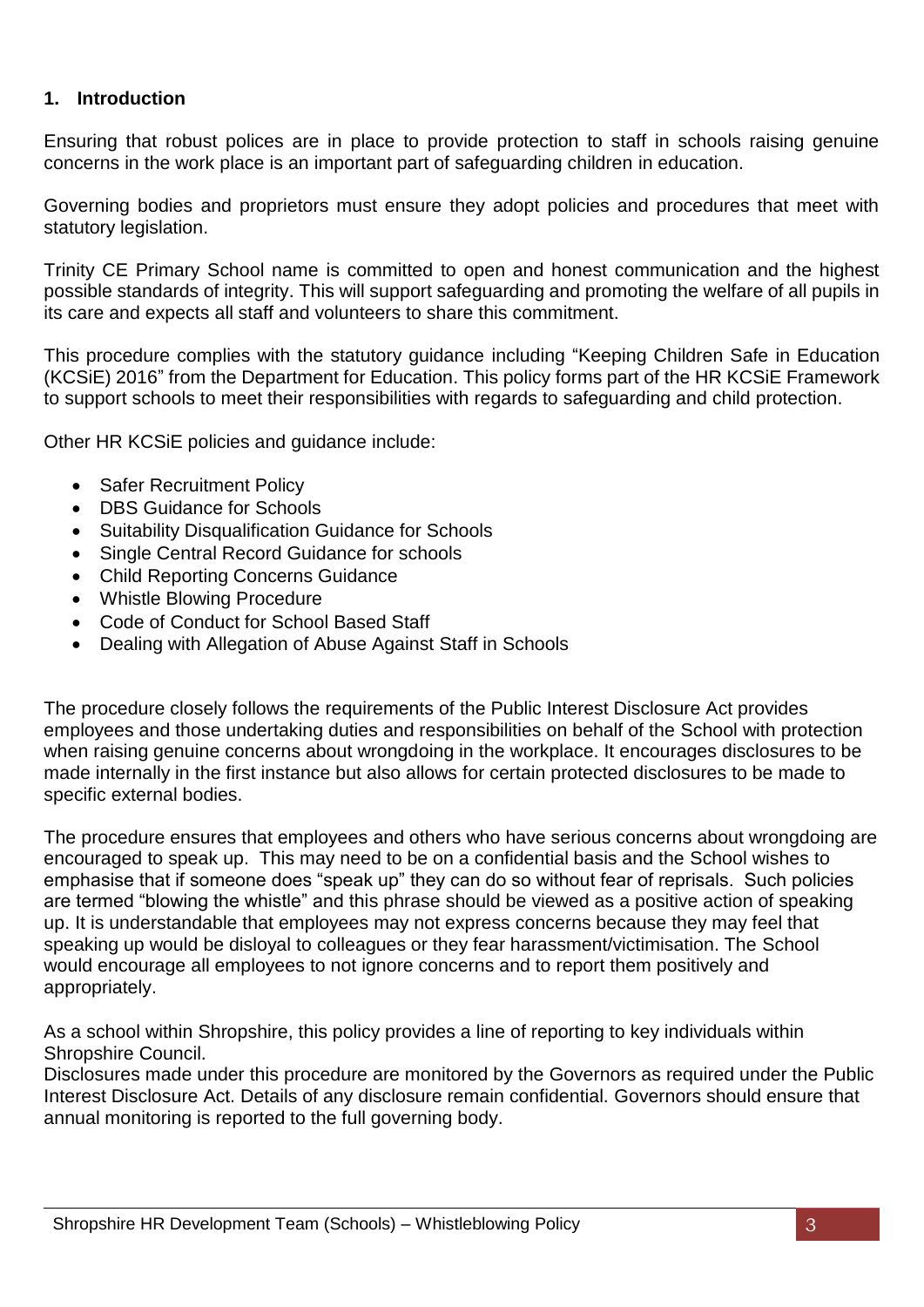#### **2. Aims and Scope**

This policy aims to:

- provide avenues for employees to raise concerns and receive feedback on any action taken;
- allow employees to take the matter further if they are dissatisfied with the response;
- reassure employees that they will be protected from reprisals or victimisation for whistleblowing in good faith.

Employees may be the first to see that something is seriously wrong within the school. Such wrongdoings may relate to:

- fraud and corruption;
- discrimination (i.e. a witnessing discrimination as a third party);
- abuse of vulnerable children/people
- damage to the environment.
- Health & safety breaches
- Failure to comply with legal proceedings

It is the duty of employees to speak up when they have serious concerns and it is the duty of the School to act on those concerns and protect and support employees when they do. A failure to report serious concerns could be construed as collusion. Difficult as it may be to speak up, employees should be aware of their special position and of their duty to make their concerns known.

This policy is issued to employees and those undertaking duties and responsibilities on behalf of the School during induction to advise specifically on blowing the whistle on wrongdoing. It should not be confused with the school complaints procedure (where parents can complain about the school or school staff), the grievance procedure (where employees complain about their treatment as an employee) or the Safeguarding/Child Protection procedure (specifically relating to working around children and young people). This policy is intended to cover concerns which fall outside the scope of such policies and procedures.

This policy is also made available to business partners, contractors, voluntary agencies, partnerships, and any others who the School has dealings with for distribution for their employees.

#### **3. Serious Concerns**

Serious concern may be related to something that:

- is unlawful:
- is against financial rules, contract rules or other policies;
- does not meet established standards or working practices;
- amounts to improper conduct.

Theft, bribery and corruption, safeguarding/child protection issues, service users or staff and environmental misuse are all the type of things which would fall into these categories.

Concerns in education settings may relate to the treatment of children and young people. This could mean, for example, that a person or persons are: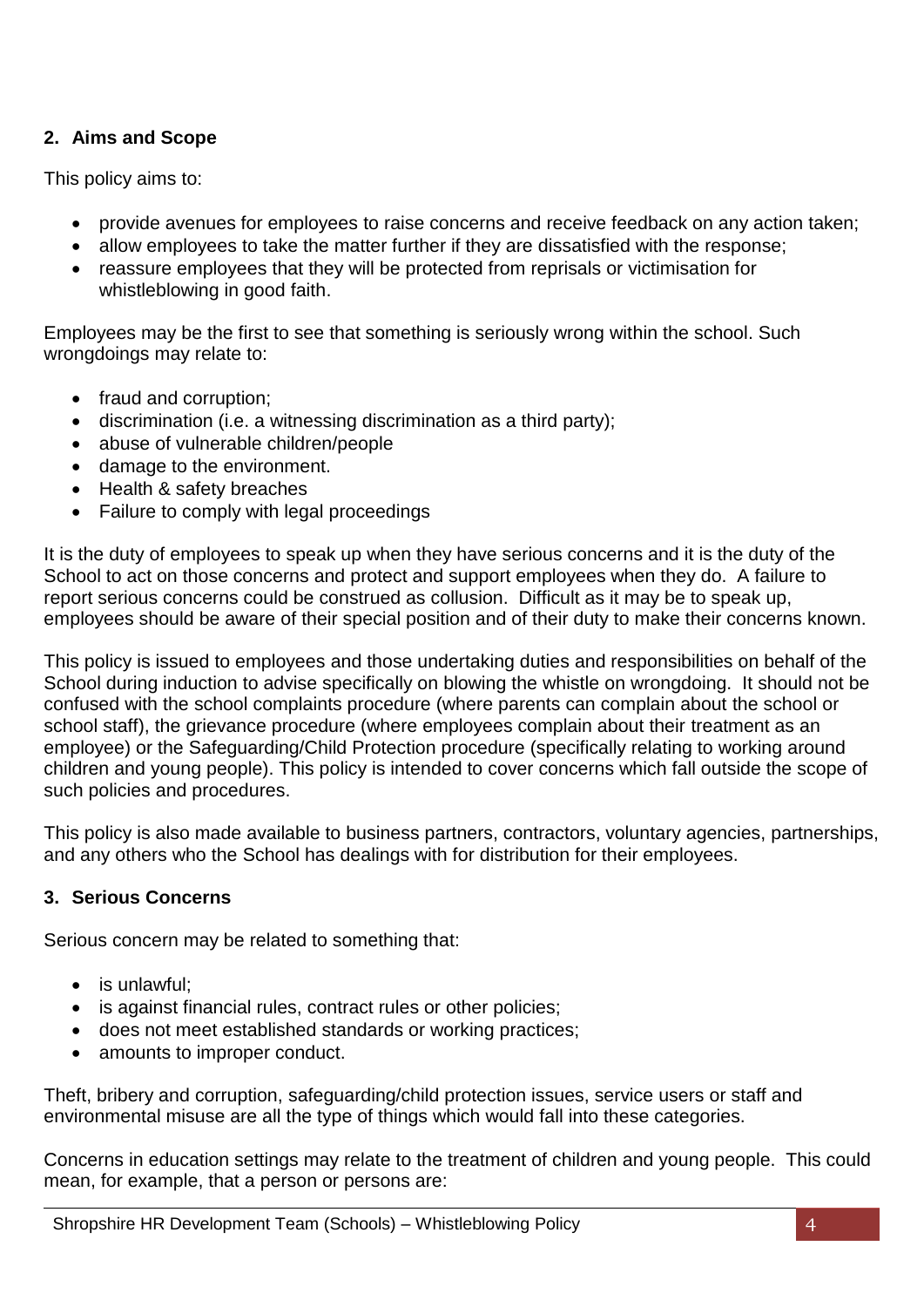- deliberately ignoring the best interests of the child or young person;
- teasing, harassing or touching a child or young person inappropriately;
- threatening a child, young person or a parent or distressing them in some way;
- neglecting a child by not giving them the support they need, including medical attention or care;
- hitting or restraining a child inappropriately;
- using a child or young person's money or possessions in an inappropriate way.

Procedures for dealing with allegations or concerns about child abuse already exist (See Child Protection Policy). There is a specific procedure for Dealing with Allegations of Abuse against School staff. This policy supplements the school's safeguarding/child protection policy.

There are existing procedures to enable employees to lodge a grievance relating to their employment.

#### **4**. **Safeguards**

#### 4.1 Harassment or Victimisation

The school recognises that deciding to report a concern can be difficult, not least because of the fear of reprisal from those responsible for the malpractice.

The school will not tolerate harassment or victimisation and will take action to protect employees when concerns are raised in good faith. However, if an employee is already the subject of disciplinary or redundancy procedures, those procedures will not be halted as a result of the whistleblowing.

#### 4.3 Confidentiality

The School will do their best to protect employee's identity when concerns are raised and an employee does not want their name to be disclosed. It must, however, be appreciated that the investigation process may reveal the source of the information and a statement by may be required as part of the evidence.

#### 4.4 Anonymous Allegations

The school encourages employees to put their name to an allegation. Concerns expressed anonymously are much less powerful, but they will be considered at the discretion of the headteacher, in conjunction with the Governing Body of the school. In exercising this discretion, the factors to be taken into account would include:

- the seriousness of the issues raised:
- the validity of the concern:
- the likelihood of confirming the allegation from other sources.

Allegations which do not appear to be motivated by personal animosity and which if true, would have serious implications for the school, are more likely to be considered, even though made anonymously.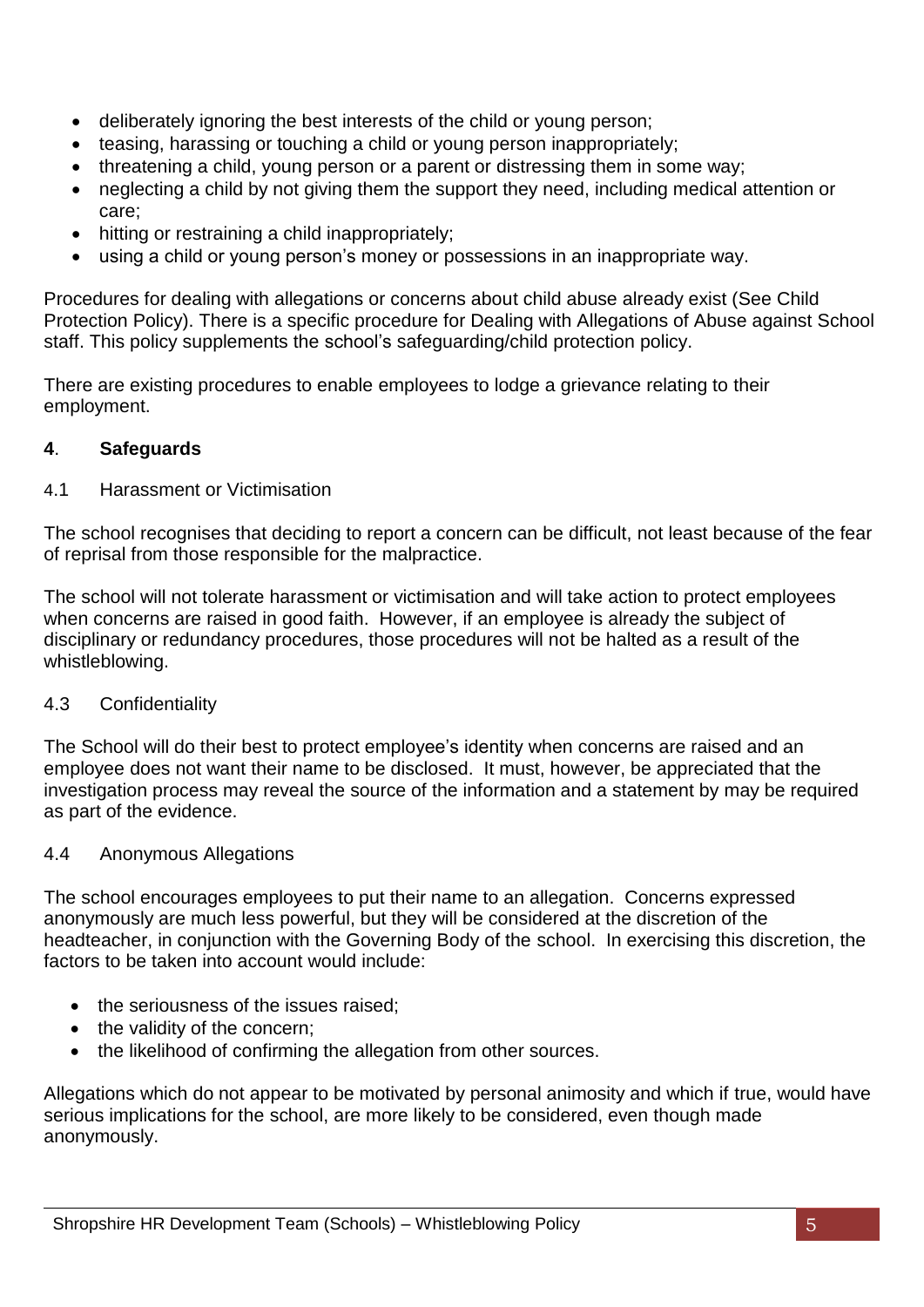It must be appreciated, however, that the investigation process may reveal the source of the information and a statement may be required as part of the evidence.

#### 4.5 Untrue Allegations

If allegations are made in good faith, but it is not confirmed by the investigation, no action will be taken against an employee. In such circumstances employees will be supported. If, however, an employee makes a malicious or vexatious allegation, disciplinary action may be taken. The matter would be referred to an appropriate school governor/committee before any action is taken.

#### 4.6 Support to Employees

Throughout and after this difficult process employees will be given full support from senior management, concerns will be taken seriously and the School will do all it can to help employees. If possible, redeployment opportunities will be considered. Employees may also wish to seek confidential support from their Trade Union/ Professional Association.

#### **5. How to raise a concern**

Concerns should normally be raised with an employee's immediate line manager or the headteacher. This will depend, however, on the seriousness and sensitivity of the issues involved and who is thought to be involved in the wrongdoing.

If the line manager or the headteacher or other school management is involved an employee may wish to report concerns to the Chair of Governors.

Alternatively, employees can approach when approach the following individuals within Shropshire Council:

- Head of Paid Service if the wrongdoing is about standards of behaviour;
- Shropshire Council Head of Legal, Strategy and Democratic Services if the wrongdoing is thought to be illegal;
- Section 151 Officer if the wrongdoing is about improper payments;
- Audit Service Manager if the wrongdoing is a fraud;
- Head of Growth & Prosperity if the wrongdoing about environmental issue;
- Head of Safeguarding if the wrongdoing is a safeguarding issue.

The above can be contacted by telephoning Customer Services on 0345 678 9000.

Shropshire Council also operates a Whistleblowing Hotline where confidential disclosures can be made. The contact number is 01743 252627.

Employees can invite a trade union or professional association to raise the matter on their behalf.

The earlier concerns are expressed the better and the easier it will be to take action. Concerns are better raised in writing and should set out:

- the background and history to the concern;
- dates and places where possible;
- the reasons for the concern.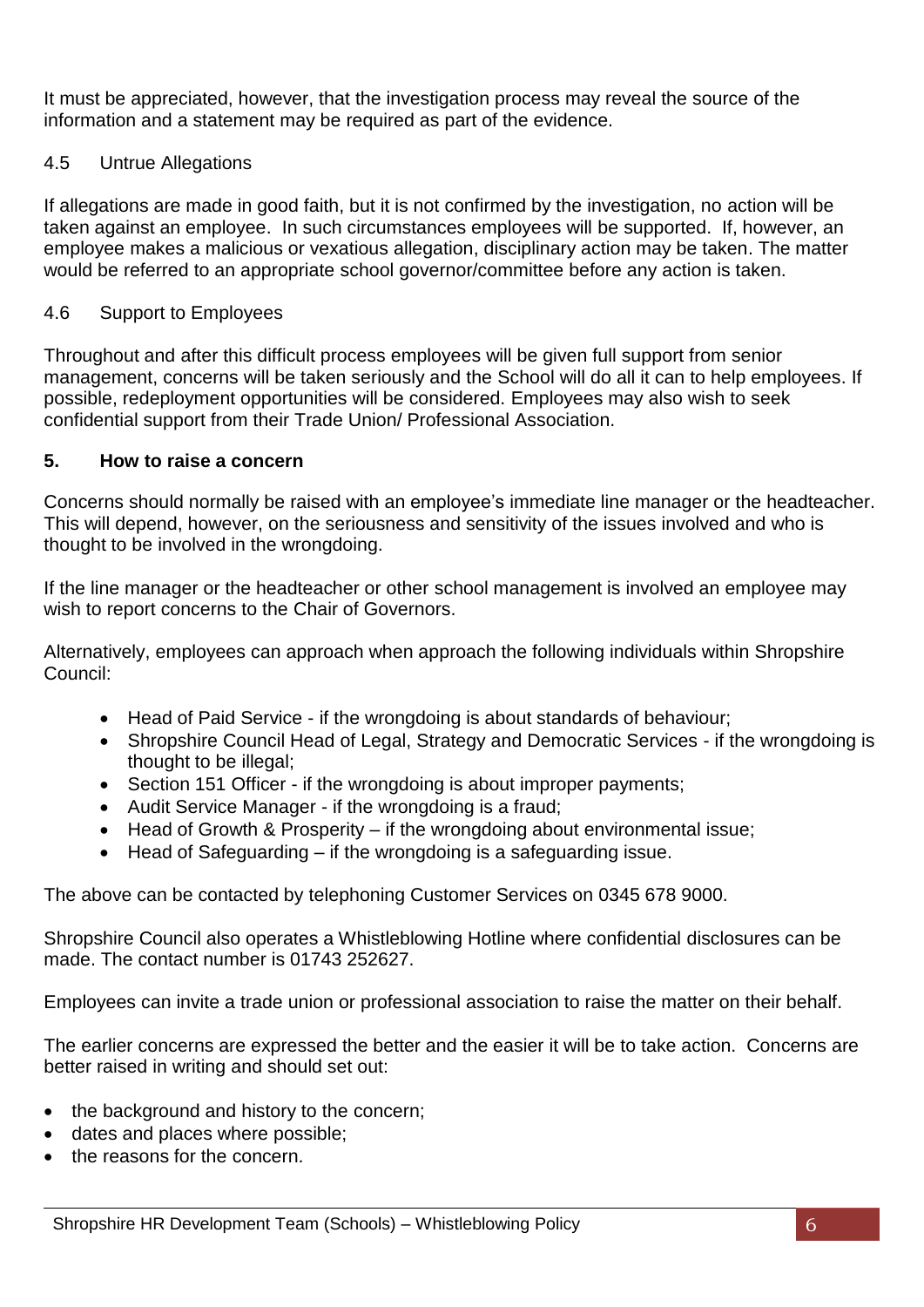In order to ensure the confidentiality, concerns should be sent in writing in a sealed envelope addressed to the appropriate person and clearly mark it "Strictly Private and Confidential - To be opened by the addressee only".

It is a serious disciplinary offence for any person to seek to prevent a communication of concern reaching an appropriate contact or to impede any investigation which he/she or anyone on her/his behalf may make.

Although employees are not expected to prove the truth of an allegation, employees will need to demonstrate to those appointed to investigate the matter, that there are sufficient grounds to the concern.

#### **6. How the School will respond**

When concerns are raised within the school the action taken will depend on the nature of the concern. The matters raised may:

- be investigated internally by the school:
- be investigated by Shropshire Council but independently of those directly involved;
- be referred to the Police:
- be referred to an external Auditor:
- form the subject of an independent inquiry.

In order to protect individuals and the school initial enquiries will be made to decide whether an investigation is appropriate and, if so, what form it should take. These will be made confidentially and every attempt made to protect the employee. Concerns or allegations which fall within the scope of specific procedures (for example, child protection issues) will normally be referred for consideration under those procedures. Some concerns may be resolved by agreed action without the need for investigation.

Within ten working days of a concern being received, the school will respond in writing to the individual raising a concern:

- acknowledging that the concern has been received:
- indicating how the School propose to deal with the matter;
- giving an estimate of how long it will take to provide a final response;
- confirming any initial enquiries already made;
- confirming whether further investigations will take place and, if not, why not.

The amount of contact between those considering the issues and an employee raising a concern will depend on the nature of the matters raised, the potential difficulties involved and the clarity of the information provided. If necessary, further information will be sought from the employee.

When any meeting is arranged, an employee will have the right, if they so wish, to be accompanied by a trade union or professional association representative or a friend who is not involved in the area of work to which the concern relates. The meeting may be held at a mutually agreeable location.

If the employee should become involved in further investigations or procedures (e.g. disciplinary proceedings or a criminal trial) as a result of using this procedure, they will be given every proper support and assistance. The school would ensure that employees using this procedure are not disadvantaged or unfairly treated.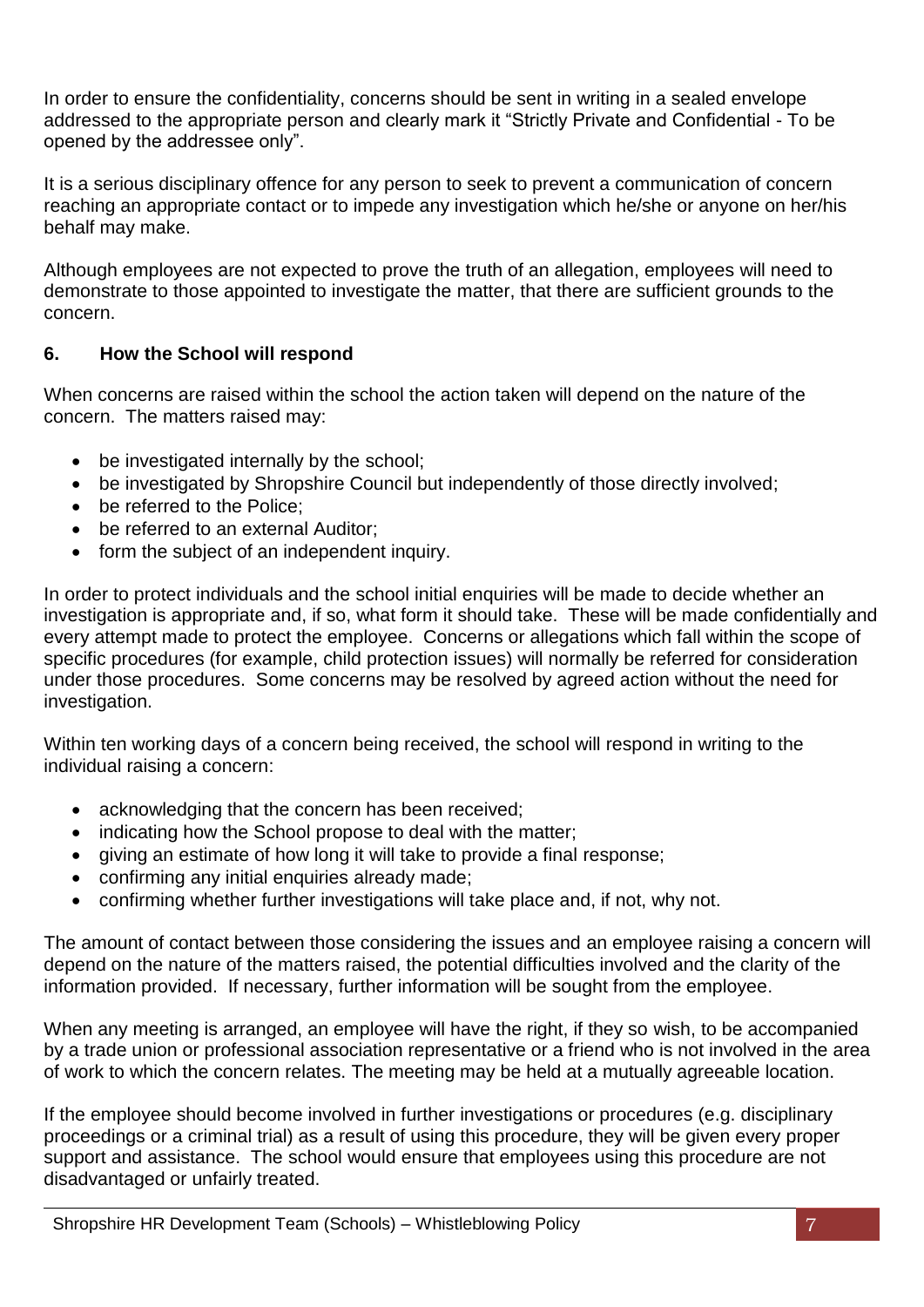The school accept that employees need to be assured that the matter has been properly addressed. Thus, subject to legal constraints, employees will receive information about the outcomes of any investigations and any changes to working practices as far as is reasonably practicable.

#### **7. How the matter can be taken further**

This policy is intended to provide employees with avenues to raise serious concerns within the school. The school hopes employees will find the procedure a satisfactory way of dealing with concerns. An employee does have the right to take the matter outside of the school or Shropshire Council, the following are possible contact points:

- an external auditor:
- relevant professional bodies who regulate organisations (including the Ombudsman);
- a solicitor:
- the police:
- Public Concern at Work (Whistleblowing Charity) [www.pcaw.co.uk](http://www.pcaw.co.uk/) 02074046609.

The disclosure of confidential information would normally constitute a serious disciplinary offence which could result in dismissal or other disciplinary action. Accordingly, if an employee did take the matter outside the school or Shropshire Council they would need to ensure that either no confidential information is disclosed or that there are wholly exceptional circumstances which the school would consider justified in the circumstances.

#### **8. Standards of Conduct**

Employees working within this school are bound by the School's Code of Conduct. Professional bodies also have Professional Standards of Conduct which their members must adhere to. Teachers must adhere to the Teacher's Standards.

Employees should also be aware of the Guidance for Safer Working Practice for Adults who work with Children and Young People in Education Settings.

All employees will be made aware of the standards which apply during induction and should ensure they make themselves aware of such standards of conduct and follow them at all times.

#### **9. Follow Proper Procedures**

One of the best ways of guarding against corruption is to ensure that proper procedures are followed - in the way decisions are taken, in the way contracts are awarded and in the way employees conduct themselves.

The most important of these procedures are described in the following procedural documents:

- 1. KCSiE Code of Conduct for School Based Staff (which includes Gifts and Hospitality)
- 2. E-Safety Policy
- 3. KCSiE Safer Recruitment Policy and Procedure
- 4. Harassment and Bullying Procedure
- 5. Guidance for Safer Working Practice for Adults who work with Children and Young People in Education Settings.
- 6. Schools Complaints Procedure
- 7. Child Protection Policy